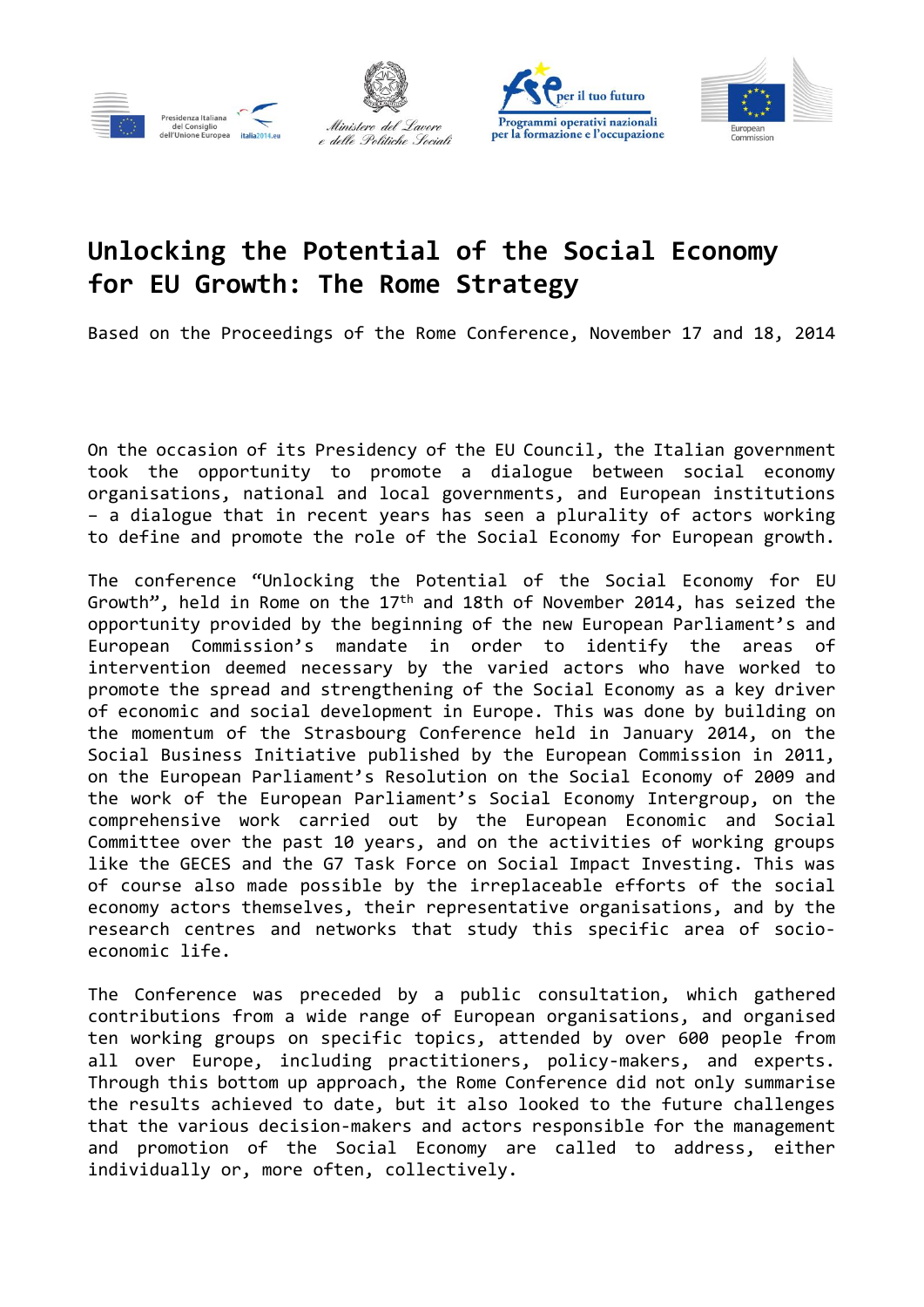







The discussion that took place at the Conference highlighted in particular the extent to which the Social Economy, despite being composed of a plurality of organisational forms each with their own history and specificities based on the diverse national and historical contexts, is indeed an area with clear common characteristics, brought together by the goals it pursues. Indeed, the term "Social Economy" refers to a universe of organisations based on the primacy of people over capital. Their aim is providing goods, services or jobs to their members or to the community at large with a long-term perspective, with the participation of membersstakeholders in the governance of the organisation, and through the reinvestment of profits in their mission. This universe includes organisational forms like cooperatives, mutuals, foundations and associations, as well as newer forms like social enterprises, in the various meanings that this term takes on in different cultural and geographic contexts.

"Social Economy" is thus an expression that unites a large and rich variety of entities that contribute to pluralism in markets around the world and underlines the particular attention that these organisations pay to the economic and social dimension of their activities. In fact, social economy organisations generally adopt working methods based on cooperation and reciprocity, and as such they are characterised by democratic governance and transparent models that are able to guarantee the participation of a wide array of key stakeholders in society (producers, consumers, users of services, workers, communities, parents, account holders, etc.). Their governance structure generates trust in those that participate in their activities - a fundamental condition for the survival and future development of the European social model.

The Conference confirmed that the Social Economy, thanks to its defining characteristics, contributes to economic growth and is already playing a vital role in all European countries. The Social Economy is contributing to the implementation of several key EU objectives, such as employment creation and retention, social cohesion, social innovation, rural and regional development including international cooperation and development, environmental protection, etc. Indeed, its role has become even more significant in recent years, as social economy organisations have proved to be a major anti-cyclical force in confronting the economic crisis affecting our continent.

The Conference also showed that the range of action of the Social Economy is expanding beyond traditional sectors of activities and increasingly including new sectors characterised by a particularly high level of social impact as well as job creation potential, such as welfare and social services, the integration of disadvantaged workers, environmental services, leisure and tourism, and even energy distribution, to name a few.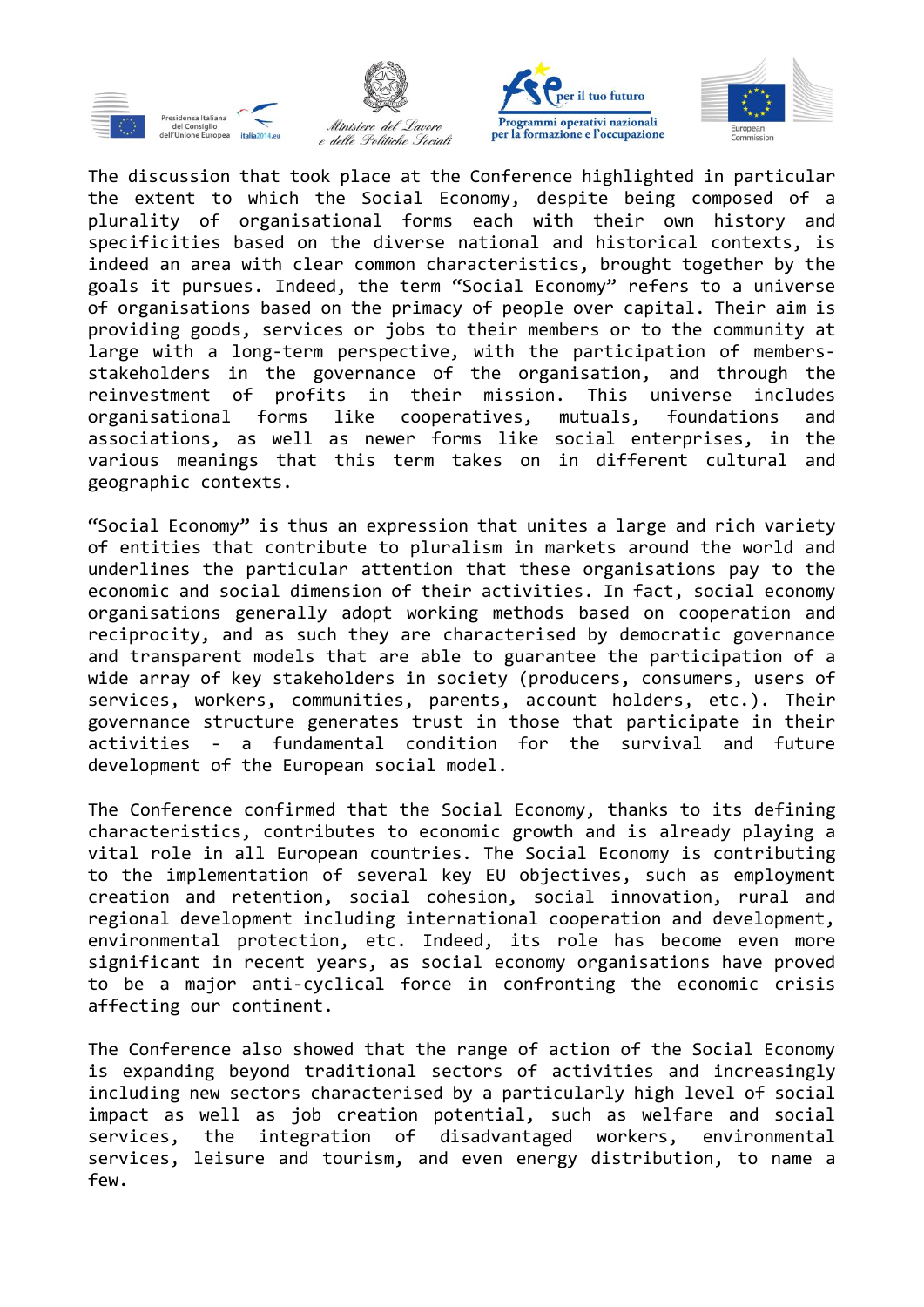







As a whole, the Social Economy can greatly contribute to Europe's social and economic development, as it can help solve a wide range of social and economic issues. Its contribution in some instances provides an alternative to what is done by other actors (effectively increasing competition and improving consumer options), while in others it complements and reinforces their actions, as social economy organisations can access human, organisational and financial resources that are not necessarily available to other types of institutions or enterprises.

Unlocking this potential, though, and further strengthening the already vital role that the Social Economy is playing, will require a joint effort on the part of all of the actors that can contribute to the growth of this sector: social economy organisations, public institutions, private investors, and research centres and scholars. In this sense, the Conference represented an important step in raising the awareness of the importance of the Social Economy also as a unifying framework and approach.

Consequently, in order to be effectively implemented, the Rome Strategy requires a coordinated, shared and active engagement on the part of all the actors, including both public institutions and social economy organisations. The strategic commitments listed below summarise the main points of a proposed agenda for action, as it emerged from the proceedings of the Conference. More detailed working group reports are available on the Conference's web site, along with a document highlighting the main conclusions.

**Regarding public institutions, the following issues were deemed of strategic importance:**

- 1. To clearly identify the social economy interlocutors within the following European institutions:
	- 1.1. Within the European Commission:
		- i. A clear political reference point among the Commissioners.
		- ii. A dedicated structure with adequate resources proportionate to the importance of the Social Economy in Europe.
		- iii. An action plan (Social Economy Initiative) consisting of a new strategy, starting with the 2015 priorities.
	- 1.2. Within the European Parliament, reconstituting the Social Economy intergroup.
	- 1.3. Within the European Council, organizing regular meetings of the Ministers whose competences include the Social Economy and creating high-level expert groups at the national level.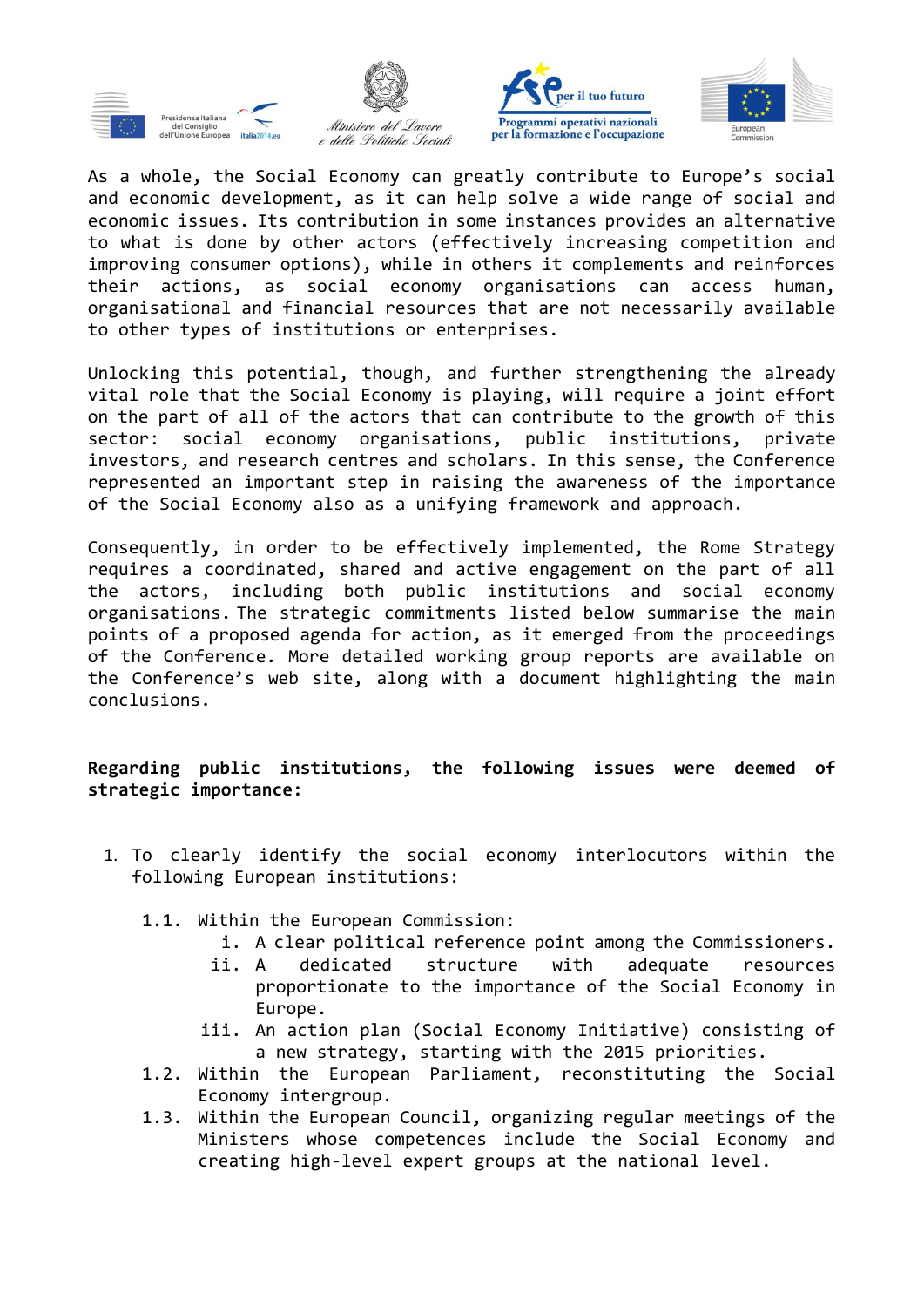







- 2. In the course of the upcoming mid-term review of the Europe 2020 strategy:
	- 2.1. To recognise the unique role of the Social Economy in attaining the objective of "smart, sustainable and inclusive growth".
	- 2.2. To develop straightforward guidelines, monitoring and reporting tools for national and regional authorities concerning the implementation of the public procurement directive at the national and local levels.
	- 2.3. To expand the modes of partnership between the public sector and social economy organisations within a logic of subsidiarity, co-design and co-production.
	- 2.4. To monitor and report the extent to which European Structural Funds are being used at the national and regional levels to promote and support the Social Economy.
- 3. The Investment Package announced by President Juncker should target not only physical infrastructure but also social investments involving social economy actors, in the same proportion adopted for the Structural Funds.
- 4. To improve the availability of funding options and financing solutions for the Social Economy by:
	- 4.1. Encouraging traditional banks to enhance their risk assessment practices in order to more accurately estimate the risk associated with lending to social economy organisations.
	- 4.2. Promoting the creation and strengthening of dedicated financial instruments and institutions.
	- 4.3. Increasing lending and equity participation by creating dedicated guarantee funds.
	- 4.4. Encouraging social economy actors to mobilise their own financial resources for the development of the Social Economy, e.g. through the creation of mutualistic funds.
- 5. Considering that social impact measurement remains a non-consensual issue, further dialogue between the Commission and social economy organisations is necessary. Before proceeding further, it is important to facilitate an exchange of information among all the relevant stakeholders and to carefully monitor and evaluate early experiments.